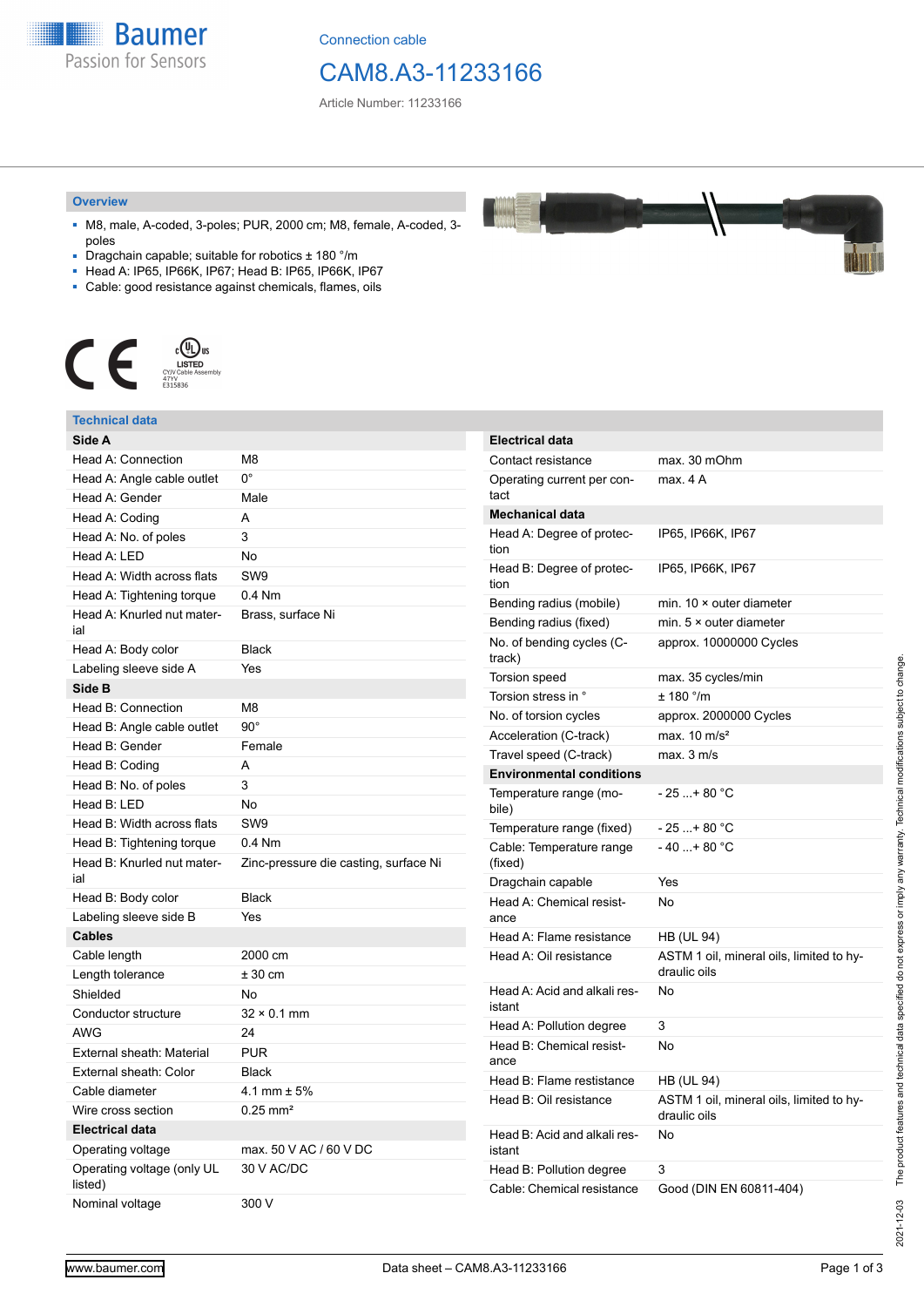

Connection cable

### CAM8.A3-11233166

Article Number: 11233166

#### **Technical data**

**Side A**

#### **Environmental conditions**

Cable: Flame resistance Conform UL 1581 §1090 (H); CSA FT2;

**Technical drawing**

IEC 60332-2-2 Cable: Oil resistance Good (DIN EN 60811-404)

#### **Environmental conditions**

Cable: Silicone-free Yes

### **Side B**

#### **Technical drawing**